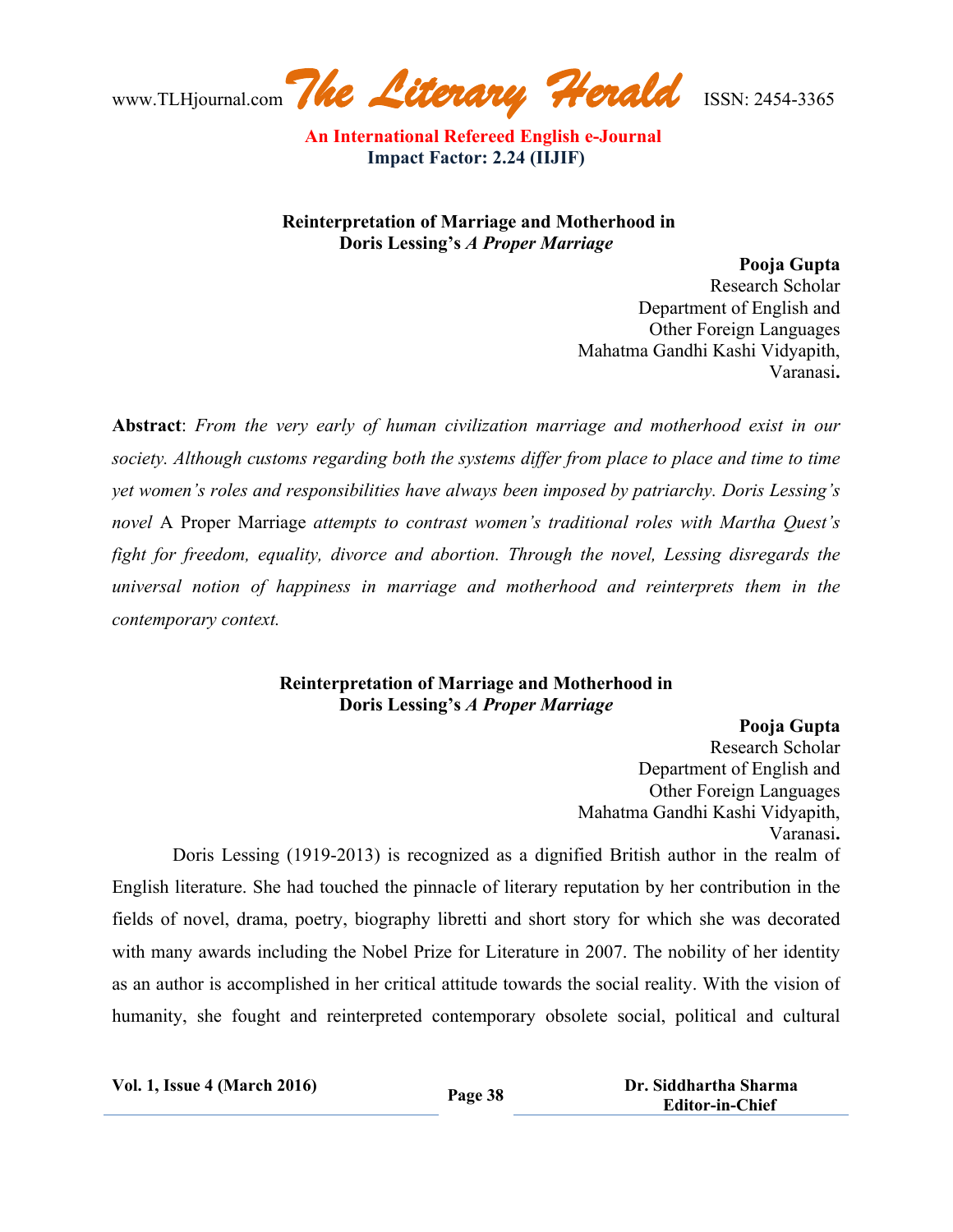www.TLHjournal.com*The Literary Herald*ISSN: 2454-3365

norms in her writings. Marriage and motherhood are also the two social systems that Lessing found oppressive in many terms. The system of kinship relationship and exchange regularized marriage and the need to enlarge human civilization necessitated motherhood. With the passage of time, the advent of patriarchy differentiated gender roles to maintain power structure between man and women. Since man-woman relationship is basically constructed and defined in the family, marriage and motherhood play a platform for displaying superiority of men and inferiority of women. In the contemporary era, when women are fighting for equal rights, the traditional systems of marriage and motherhood need to be reinterpreted for the betterment of the humanity.

 Lessing's *A Proper Marriage* (1954) is the second novel in the *Children of Violence* series. It shows the growth and development of the central figure Martha Quest from her marriage with Douglas Knowell to her leaving him. The title of the novel is very significant in the sense that it makes us think what do we mean by a proper marriage? How can a marriage be proper? Since motherhood is considered as the destiny of marriage, the novel also raises questions about motherhood. Is motherhood is the only end of marriage? Is motherhood the responsibility of women only? Lessing explored answers to all these questions by reinterpreting marriage and motherhood through the life story of Martha from her role of a traditional wife and mother to an independent working woman.

 Marriage is such an institution which is considered as necessary for a perfect life yet the concept of marriage is also gender biased. From the childhood, women are made to realize that one day they have to depart to their husband's house. They have to accept this reality whether they like or disgust it. New opportunities in education and jobs are always open to men whereas women are restricted from them due to their domestic and maternal responsibilities after marriage. Even if they work, marriage is their only destination in comparison to men's goal of economic pursuit as Simone de Beauvoir said: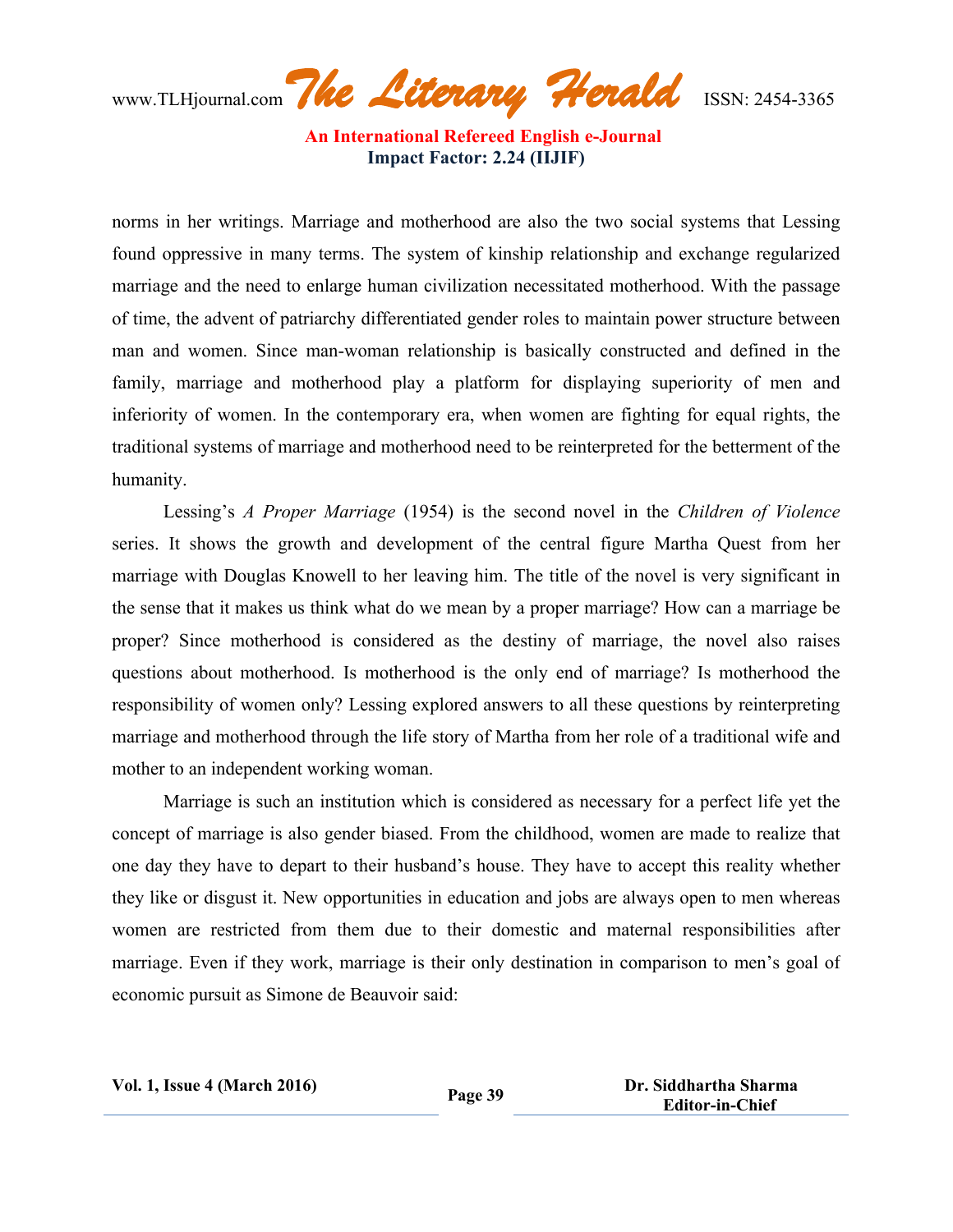www.TLHjournal.com*The Literary Herald*ISSN: 2454-3365

A woman alone…is a socially incomplete being, even if she earns her living; she needs a ring on her finger to achieve the total dignity of a person and her full rights. …No young man, however, considers marriage as his fundamental project. Economic success is what will bring him to respectable adulthood: it may involve marriage-particularly for the peasant-but it may also exclude it. (Beauvoir, 456)

 In such cases, marriage seems to be feeling of being chained. Marriage can be considered as proper only when the patriarchy will be demolished and both men and women will be given equal freedom and responsibilities.

 Marriage proves to be improper and oppressive in the case of Martha too. She marries Douglas to escape social criticism but she proves to be foolish. She sacrifices her ambition and liberty to fulfill her feminine gender role of traditional wife. After Marriage, Martha finds herself a prisoner—both physically and mentally— in her husband's apartment. Martha forcefully goes through the daily routine of ceaseless work involving waiting for Douglas to come home for his lunch, accompanying him to the inevitable sundowner party at 6 p.m. and for his dinner. In 1939, she finds herself conventional just to be a housewife. Her independence, privacy, and political ambitions were still to be satisfied. The marital relationship between Martha and Douglas is also gender oppressive. He lacks the temperament of an ardent lover and a devoted husband. At the first night of his wedding day, he drinks too much and loses his consciousness. When Martha's friends attend her to her bedroom they see her "taking off Douggie's shoes and putting him into bed" like a traditional wife (*PM,* 33). He makes her feel that "his satisfaction, his pleasure, was fed less by her than by what other people found in their marriage" (*PM,* 41). She is just a sexual object for him to fulfill his desires. Martha seeks emotional fulfillment but for Douglas, love is more physical than emotional, "that ignored the female which must be wooed, she undoubtedly loathed him from the bottom of her heart, an emotion which was an inevitable followed by a guilty affection" (*PM,* 84). Martha feels subjugated and promises herself to get out of her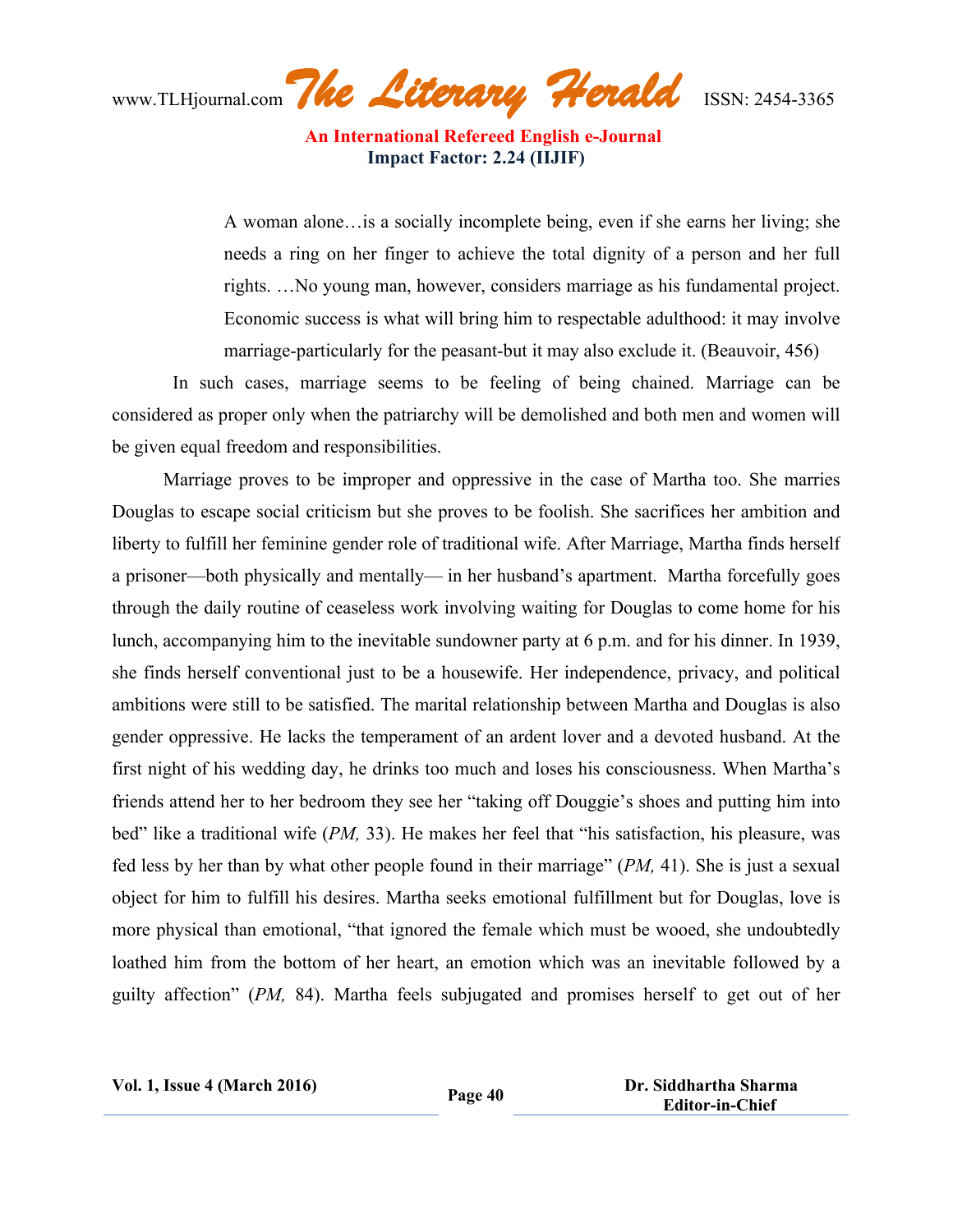www.TLHjournal.com*The Literary Herald*ISSN: 2454-3365

married life which now "seemed false and ridiculous" to her (*PM,* 53). She feels that only divorce can save her from this improper marriage.

 Marriage provides men the status of god or a sheltering tree so women are always in the fear of losing their husband. In the ancient India, women used to give up their lives upon the pyres of their husband because widows were forced to live miserably and remarriage was not in the custom. Martha was a twentieth century woman yet her life is shattered at the announcement of war. She sees that the young people are not aware of their enemy and the cause of the war yet they are aspiring to put on uniform and prove their courage. All the women are anxious of the life of their father, husband and son. Martha too persuades her husband not to join army, "Martha kept closer to Douglas and demanded the assurance that he did not really want to leave her; just as Stella and Alice were doing in their bedrooms" (*PM,* 92). Although Douglas murmurs to assure her yet in the back of his mind, he wants to escape his boring life.

 Marriage snatches women's personal freedom and enslaves them to the will of their husband, family and society. The novel also depicts that even in the modern age women are not allowed to work outside. Men do not want to see women at the same status of value and adventure. Douglas becomes infuriated when he comes to know that she has joined Red Cross courses for the prospect of war. The cause of his anger is that he cannot bear her to enjoy the same adventure as he expects to enjoy in war. Lessing writes about Douglas:

> …he was above all concerned that she should not be in the war—should not go in the pursuit of the adventure he himself was quivering to find; he was even more reluctant because of his own daydreams as to certain aspect of that adventure. (*PM,* 123)

 Douglas "sound remarks about the unsuitability of danger for women" is just the differentiation from the physical and psychological point of view (*PM,* 123). But Martha is not a woman to be silenced with Douglas's criticism of women's participation in men's world. She

| <b>Vol. 1, Issue 4 (March 2016)</b> | Page 41 | Dr. Siddhartha Sharma  |
|-------------------------------------|---------|------------------------|
|                                     |         | <b>Editor-in-Chief</b> |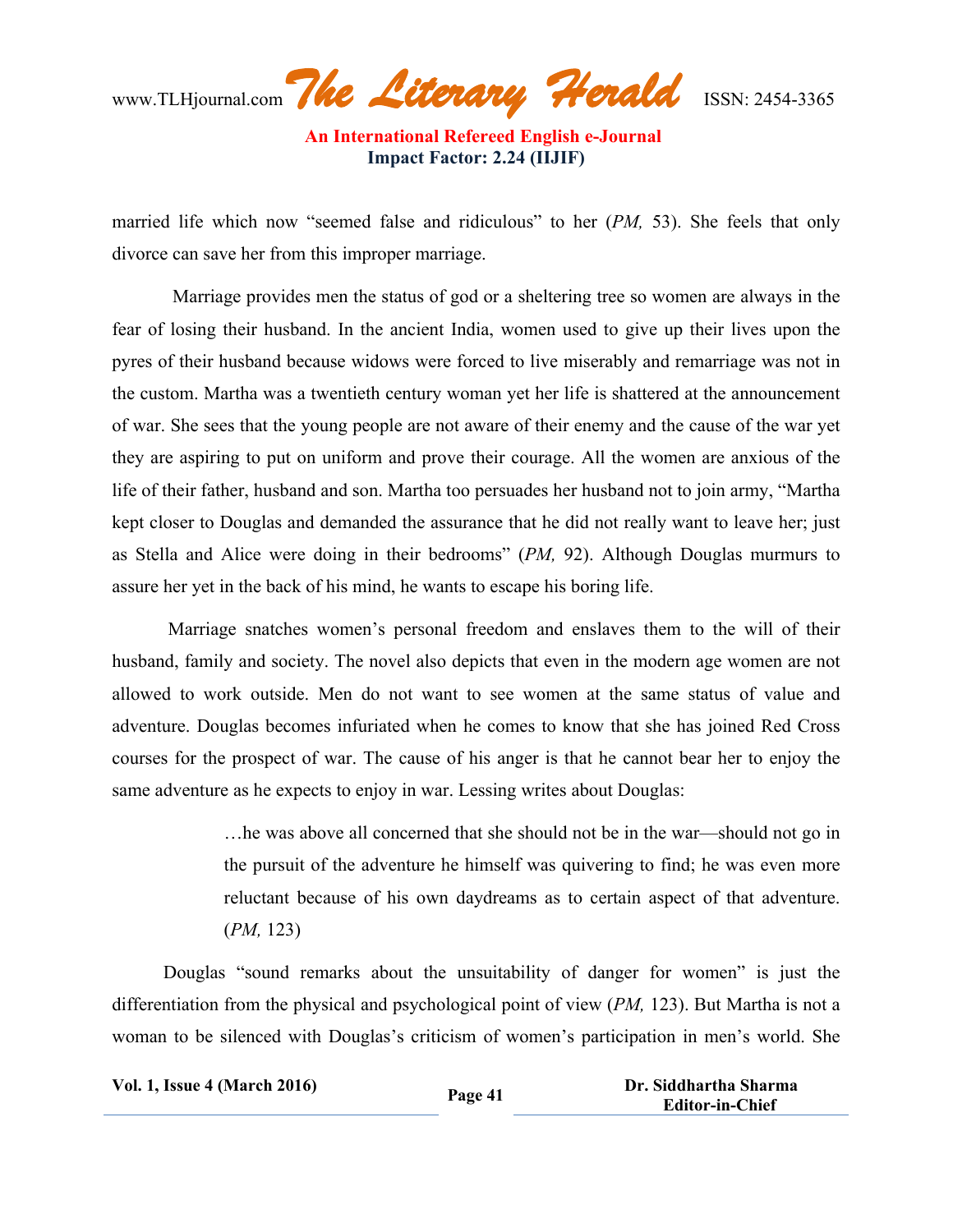www.TLHjournal.com*The Literary Herald*ISSN: 2454-3365

resists his thought by despising and quarreling with him. Douglas succeeds in his dreams and just after his daughter's birth he is sent away to north with his friends Binkie, Parry and all the middle age men including administrators, junior civil servants, executive and clerks. Martha is left alone to be entangled in the chains of motherhood.

 Motherhood is also a form of oppression that needs reinterpretation. Women are considered as complete when they become mother. The myth that children are the only justification of marriage glorifies the notion of motherhood. But the glorification of motherhood is also restricted to moral codes of society as Simone de Beauvoir says, "Motherhood in particular is respected only in the married woman; the unwed mother remains an object of scandal, and a child is a severe handicap for her" (Beauvoir, 456). The narration of the story tells that although Martha discovers her pregnancy after marriage but she was already in physical relationship with Douglas and unworried about contraception. Perhaps, her hasty decision of marriage was the result of suspicion about pregnancy and fear of scandal. Yet she has always in her mind that "I'm not going to have a baby, not for years" (*PM,* 28). She does not want to lose her perfect figure and political consciousness but she becomes prey to her biology and the law that does not permit to abort. Although Dr. denies aborting because she is four months pregnant yet she is more shocked at the loss of women's right upon their own body. She says, "Do you mean to say that a woman's not entitled to decide whether she's going to have a baby or not?" (*PM,* 30) . Martha becomes one of the victims of illogical law that declared abortion as illegal. It was the effort of Radical feminists like Shulamith Firestone, Ann Oakley and Adrienne Rich during Second wave feminism that rights of reproduction and abortion was voiced and legalized.

 People praise motherhood as a special event in woman's life. Beauvoir says, "Indeed, from childhood woman is repeatedly told she is made to bear children, and praises of motherhood are sung" (Beauvoir, 545). She rejects the universal notion of joy because the feeling of motherhood is directed by the existing social, economic and psychological condition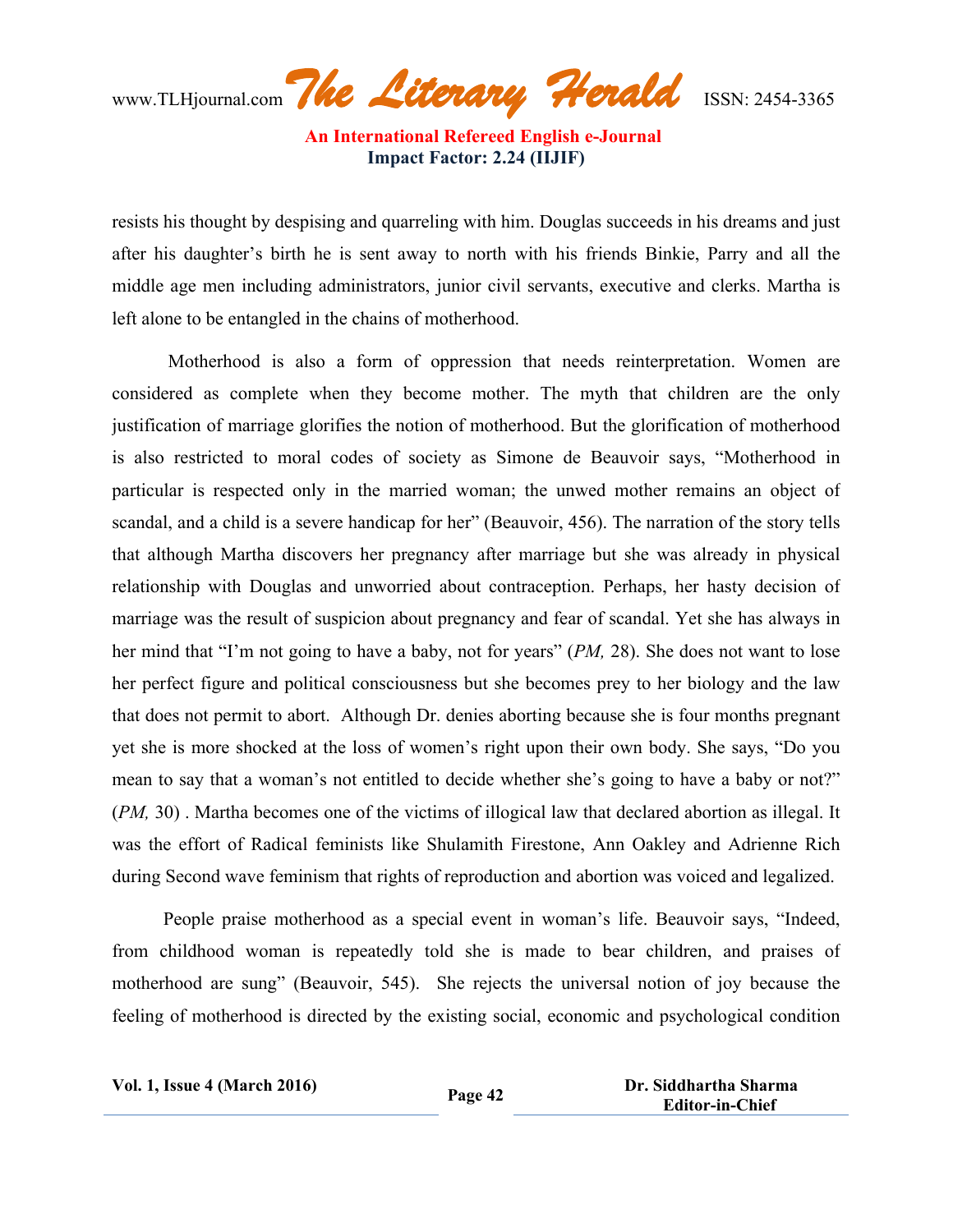www.TLHjournal.com*The Literary Herald*ISSN: 2454-3365

 **An International Refereed English e-Journal Impact Factor: 2.24 (IIJIF)**

of the mother. The case of Martha also contrasts with the universal notion about motherhood because it is "a feeling of being caged and trapped" for her (*PM,* 43). Martha reinterprets maternity as a dark sea upon which she has to burn the lamp of her free spirit. She feels herself fractured and waits for the moment of liberation:

> She was essentially divided. One part of herself was sank in the development of the creature…with the other parts she watched it; her mind was like a lighthouse, anxious and watchful that she, the free spirit, should not be implicated; and engaged in daydreams of the exciting activities that could begin when she was liberated. (*PM,* 168)

 Motherhood and child rearing are considered as the responsibilities of women only while men are thought to be free from it. According to Ann Oakley, mothering and child rearing are based upon the myth that "all women need to be mothers, all mothers need their children, all children need their mothers" (Oakley, 186). Oakley assumes that by the socialization of women through family, schools, religions and media women are realized that all women need to be mothers and they will feel frustrated if their maternal instinct will not be satisfied. The myth that children need their mothers unnecessarily ties women to children under biological myth. Thus motherhood is a bestowed quality. Martha too suffers from a forced motherhood. She lacks motherly feelings so takes care of her baby according to the instructions of the nurse, Sister Doll and books. The pain of whole motherhood can be felt in the conversation of Martha with her baby, "Well, then, so it's right and proper you should hate my guts off and on, you and I are just victims, my poor child, you can't help it, I can't help it, my mother couldn't help it, and her mother" (*PM,* 266). Martha feels bound in the repetitive gender roles while Douglas feels happy to be free from the responsibilities of parenting and the atmosphere of cries, bottles and napkins. In her beautiful philosophical conversation with her little Caroline, Martha expresses her inner crushed desires for freedom. In contrast to her present condition, she promises an unhampered bright future to her daughter:

**Vol. 1, Issue <sup>4</sup> (March 2016) Page <sup>43</sup> Dr. Siddhartha Sharma Editor-in-Chief**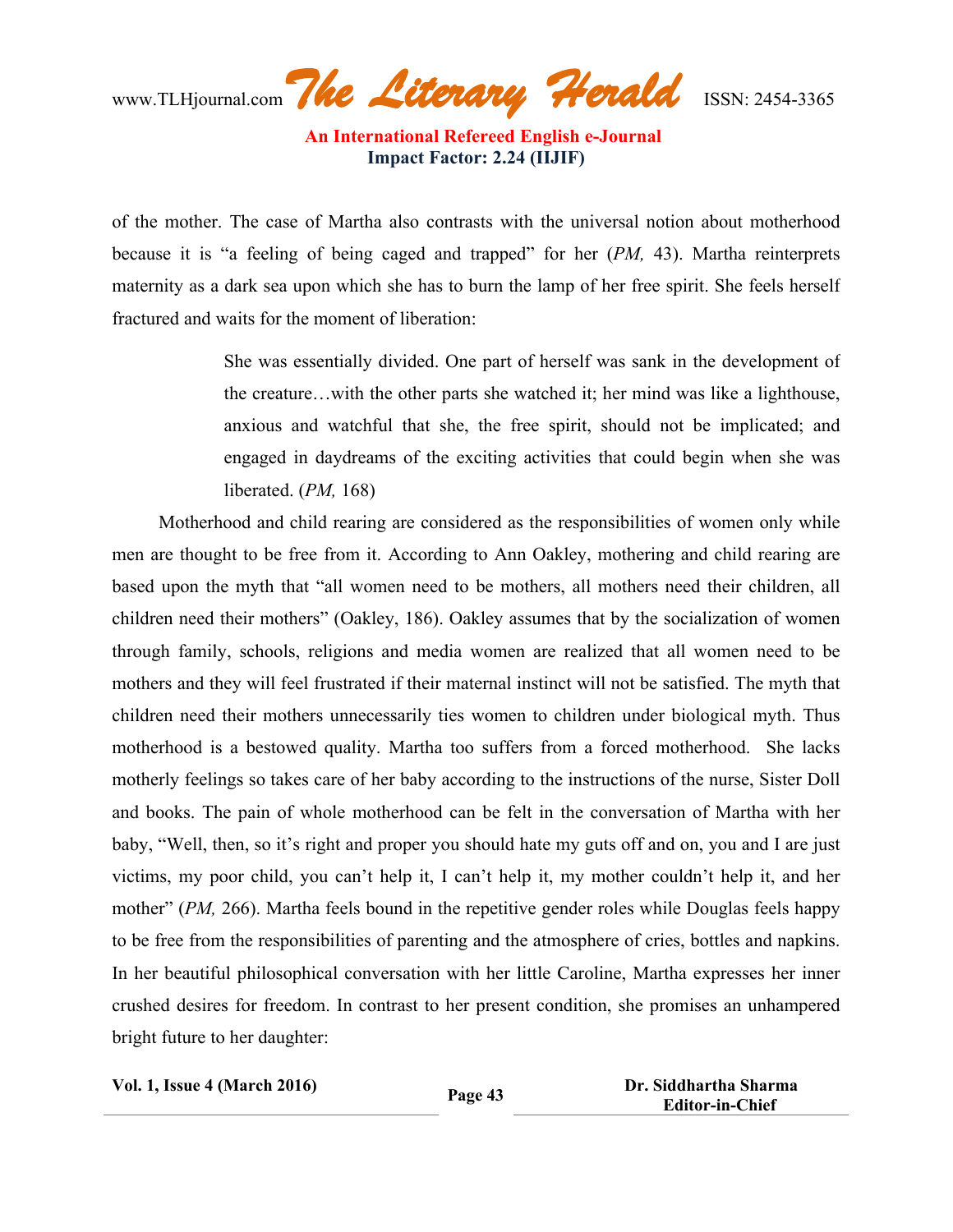www.TLHjournal.com*The Literary Herald*ISSN: 2454-3365

Two years ago, I was as free as air. I could have done anything, been anything… You'll imagine yourself doing all sorts of things in all sorts of countries; the point is, your will will be your limit. Anything will be possible. But you will not see yourself sitting in a small room bound for twenty-four hours of the day—with your years of it in front of you—to a small child. (*PM,* 267-268)

 Martha becomes disturbed when just after three years of her first baby; people begin to make pressure upon her for the second baby. Douglas and Mrs. Quest suggest that the second baby will be a good company for Caroline. For some times, she too imagines for the next maternity but her desire for freedom disallows her imagination, "Being a mother, or rather, the business of looking after a child, as distinct from carrying and giving birth to one, was not a fulfillment but a drag on herself" (*PM,* 330). She is unable to understand the logic of her mother that not having another baby is selfishness.

 The long absence of Douglas from her life creates a space to be filled with romantic imagination. She feels attracted towards Thomas Bryant, an Air Force man but as a truthful wife she ignores his company and "shuts the door against her own release" (*PM,* 238). She also false in love with William but does not sacrifices her morality in the absence of her husband. When Douglas returns, he finds William in Martha's room and begins to suspect her wife's immorality but Martha is pure. The narration itself does not reflect any love scene between Martha and William. She is much better than her husband who himself had love affair during the war period but tries to show himself as saint. When she is suspected of her love affair, she accepts it with guts, "I propose to have a love affair with him. Since you've been having an affair with Mollie in Y—, I don't see why you should object" (*PM,* 396). Lessing wants to show the double standard of the society that does not acknowledge men's immorality but takes a noose upon women's character very soon.

 She decides to resist this repetitive gender and class oppression for herself in future. She has already worked for Help for Our Allies, a committee which works for the benefits of the

| <b>Vol. 1, Issue 4 (March 2016)</b> | Page 44 | Dr. Siddhartha Sharma  |
|-------------------------------------|---------|------------------------|
|                                     |         | <b>Editor-in-Chief</b> |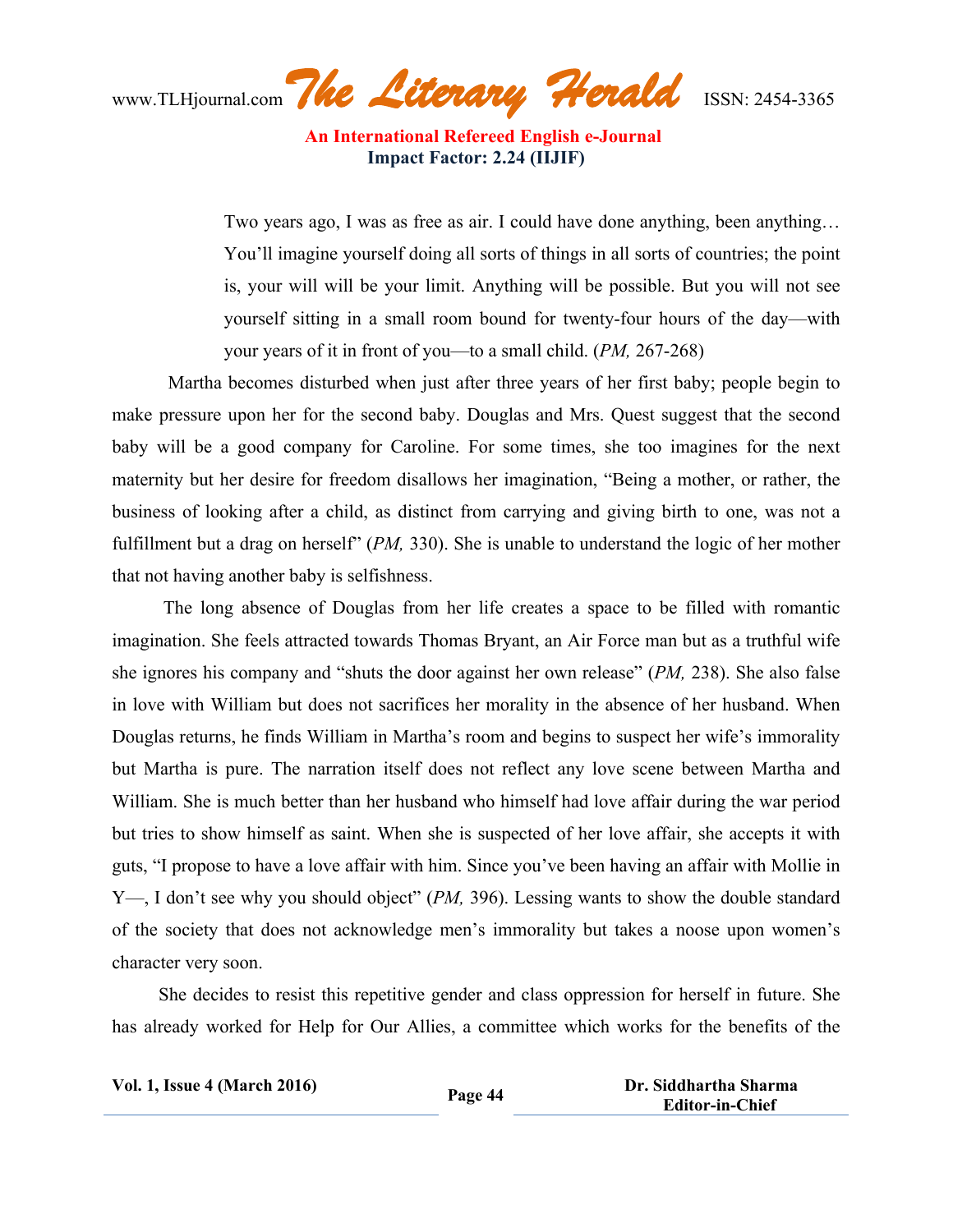www.TLHjournal.com*The Literary Herald*ISSN: 2454-3365

Blacks of the country. She also works for Roman Catholic Church in organizing a concert of the coloured children to entertain the Whites and get charity. Lessing writes that it is the time for her to come in her true form, "For at this moment she forgot the years of feminine compliance, of charm, of conformity of what he wanted. They had all been a lie against her real nature and therefore they had not existed" (*PM,* 399). She confesses to Mrs. Talbot:

> I'm not properly married. I'm bored, bored, bored, you can't imagine. I can't bear it. I haven't anything in common with Douglas, and I've been unhappy all the time. (*PM,* 417)

 She decides to leave Douglas and her daughter Caroline for an independent life, "I'm going to drop my things in my room, look for a job, and then—there are five hundred envelops to be addressed before tomorrow morning" (*PM*, 446). Martha chooses to work because it is through it that woman can close the gap between man and women as Beauvoir believed that "The system based on her dependence collapses as soon as she ceases to be a parasite; there is no need for a masculine mediator between her and the universe" (Beauvoir, 737). Martha's decision to free herself from unsatisfactory social systems—marriage and motherhood opens a way for women to make judgment for themselves.

 To conclude, we can say that Lessing has advocated that marriage should not be considered as necessary. If marriage is necessary, let it depend upon the equality and freedom of the two selves—husband and wife. Douglas's neglecting and infidelity towards Martha creates a vast gap between them. Even the birth of Caroline could not fill the space between their improper marital relationships. If Douglas had loved her, supported her in parenting and given her chance to fulfill her political aspiration, the end would have had been different. In the same way, motherhood neither should be forced nor be renounced. It should be controlled according to the wish of women as Shulamith Firestone and Adrienne Rich believed that if women take control of reproduction and do childrearing from feminist value, they will resist patriarchy and experience biological motherhood on their own terms. Adrienne Rich rightly says:

| <b>Vol. 1, Issue 4 (March 2016)</b> | Page 45 | Dr. Siddhartha Sharma  |
|-------------------------------------|---------|------------------------|
|                                     |         | <b>Editor-in-Chief</b> |